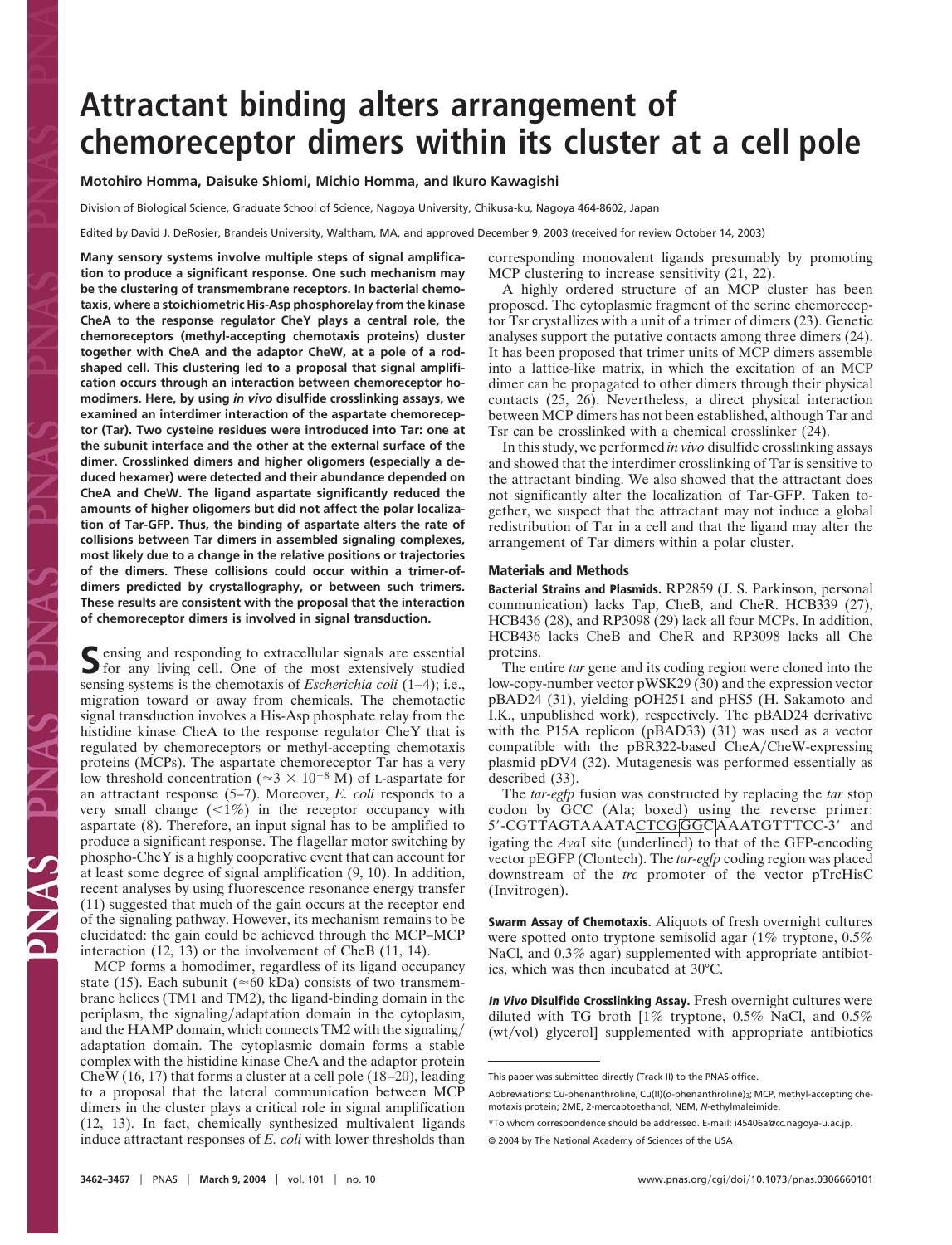and/or inducers. After vigorous shaking at  $30^{\circ}$ C for 3.5 h, cells were harvested and suspended in SDS-loading buffer [35 mM Tris•HCl (pH  $6.8$ )/ $6.7\%$  glycerol/1% SDS/0.0007% bromophenol blue] supplemented with 2.5 mM *N*-ethylmaleimide (NEM) and 2.5 mM EDTA. Samples were boiled and subjected to nonreducing SDS/PAGE. Immunoblotting was carried out essentially as described (34), with the anti-Tar antibody raised against the C-terminal peptide [NH2-(C)PRLRIAEQDPN-WETF-COOH] (Sawady Technology, Tokyo).

To examine the effect of an attractant, cells were washed twice with MLM  $[10 \text{ mM potassium phosphate buffer (pH } 7.0)/0.1]$  $mM$  EDTA/10 mM DL-lactate/0.1 mM methionine], resuspended in MLM, and divided into two aliquots. Aspartate or  $\alpha$ -methylaspartate (1 mM) was added to one of the aliquots. The samples were incubated for 10 min at room temperature, and treated with 200  $\mu$ M Cu(II)( $o$ -phenanthroline)<sub>3</sub> (Cu-phenanthroline) supplemented with or without 1 mM aspartate or methylaspartate for 10 min. The reactions were terminated with 2.5 mM NEM and 2.5 mM EDTA. The pH values of the samples were kept between 6.6 and 6.7 during preparation.

**Fluorescence Microscopy.** Microscopy was performed essentially as described (35). Cells were grown in TG broth containing appropriate antibiotics and inducers with vigorous shaking at 30°C, were harvested at late exponential phase, were washed twice, and were suspended in MLM supplemented with 10 mM aspartate, 10 mM serine, or none. A small aliquot of the cell suspension was spotted onto a slide glass coated with 0.5% agarose and was observed under an Olympus BX50 fluorescence microscope. The images were recorded and processed by using a C4742–95 digital camera (Hamamatsu Photonics, Hamamatsu City, Japan) and IP LAB VER. 3.2 imaging software (Scanalytics, Billerica, MA).

### **Results**

**Construction and Expression of Cys-Replaced Tar Receptors.** Hazelbauer and coworkers (36, 37) and Maruyama *et al.* (38) showed that introduction of Cys residues into appropriate positions of a chemoreceptor yields disulfides within or between its subunits *in vivo*. The rationale of detection of intra- and interdimer disulfides of the chemoreceptors was described by Bass and Falke (39). If a Cys residue is introduced at an appropriate position of the subunit interface within a Tar dimer, the two partner subunits will be crosslinked. For the S36C mutant, this result has been demonstrated (15, 40). If multiple Tar dimers are in close contact with each other, introduction of a Cys at the external surface of a Tar dimer would yield a disulfide between two subunits from neighboring dimers. Therefore, a mutant Tar protein with both inward and outward Cys residues would form a trimer, a tetramer, or higher oligomers by means of intersubunit disulfide bonds (Fig. 1*A*). Based on the crystal structure of the periplasmic fragment of Tar (41), we chose positions 142– 144, which are far from position 36 (Fig. 1*B*), and do not directly involved in aspartate binding.

To prevent inappropriate crosslinking, overproduction of these mutant proteins should be carefully avoided. We constructed a low-copy-number plasmid carrying the *tar* gene with its native promoter (pOH251) and a plasmid carrying the *tar*-coding region downstream of the tightly regulatable *araBAD* promoter (pHS5), and introduced them into strain HCB436, which lacks any chemoreceptor, the methyltransferase CheR, and the methylesterase CheB ( $\triangle MCP \triangle CheRB$ ). Immunoblotting with anti-Tar antibody revealed that the expression level of Tar from plasmid pOH251 was about twice as much as that of chromosome-encoded wild-type Tar and not more than the total amounts of chromosome-encoded Tar and Tsr (Fig. 2A). In the presence of 200  $\mu$ M arabinose, the expression level of mutant Tar from plasmid pHS5 was similar



**Fig. 1.** Introduction of Cys residues into Tar. (*A*) Strategy for detecting an interdimer interaction by using *in vivo* disulfide crosslinking. Wild-type Tar is devoid of Cys residue. Two subunits within a Tar homodimer can be crosslinked at position 36 (*Left*). If another Cys is introduced at an appropriate position on the external surface of the dimer, the double-mutant Tar protein (*Right*) would form a trimer, a tetramer, or higher oligomers by means of intersubunit disulfide bonds. (*B*) The three-dimensional structure of the periplasmic fragment of Tar of *Salmonella typhimurium* (41). (*Upper*) Side view. (*Lower*) Top view. Residues replaced by Cys are marked. Position 143 is Asn in *S. typhimurium* and Tyr in *E. coli*.

to that of chromosome-encoded wild-type Tar (data not shown). The Cys mutation(s), S36C, D142C, Y143C, and/or G144C, were introduced into these plasmids. The resulting plasmids were introduced into strain HCB339 ( $\triangle MCP$ ). Transformant cells were tested for their swarming abilities in tryptone semisolid agar. HCB339 cells carrying any pOH251 derivative plasmid swarmed (Fig. 2*B*). In the presence of 200  $\mu$ M arabinose, cells carrying any pHS5-derivative plasmid also swarmed (data not shown). These results indicate that the Cys substitutions *per se* did not affect receptor function. In the following experiments, we used the pOH251-derivative plasmids unless otherwise noted, but essentially similar results were obtained with the pHS5 derivatives.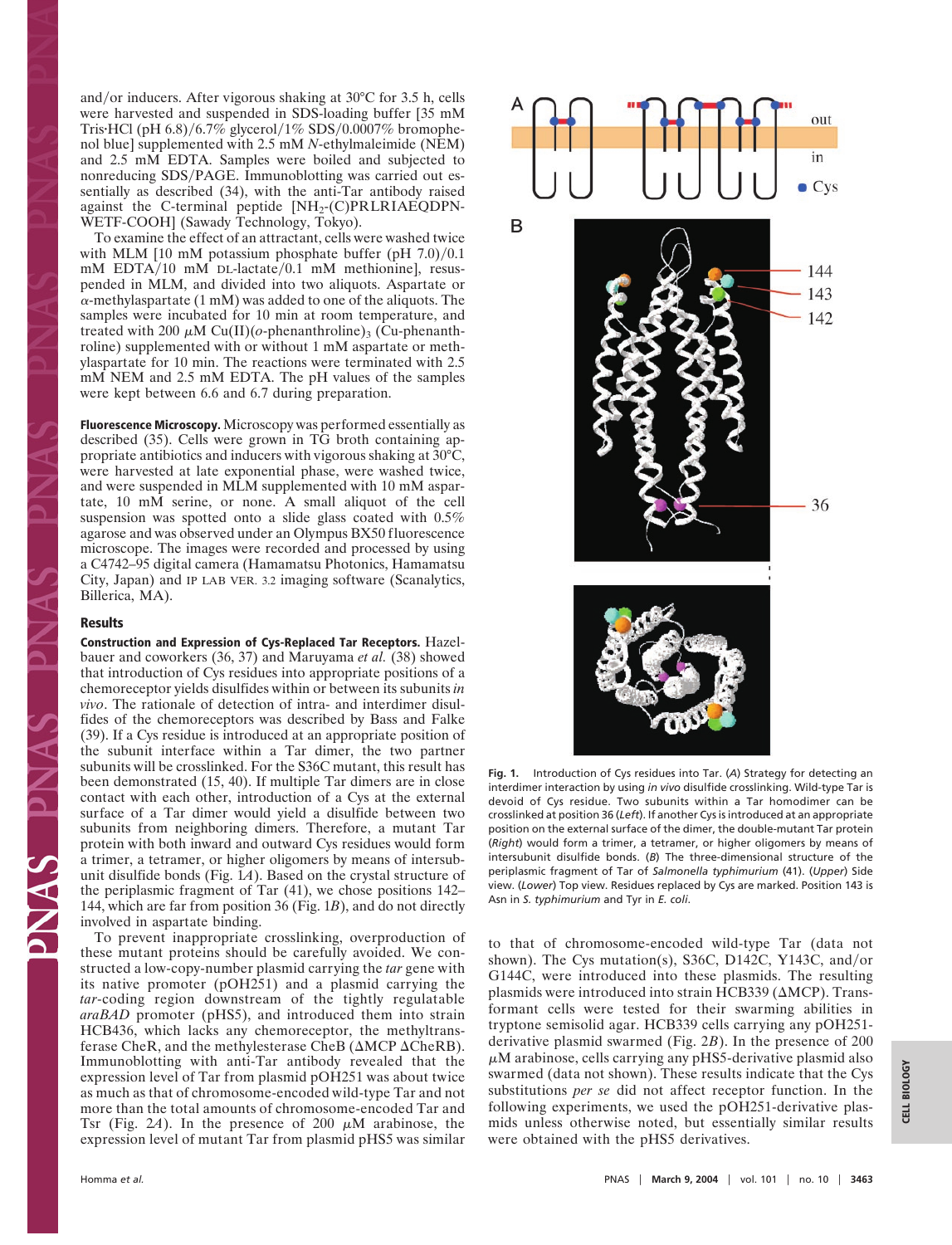

**Fig. 2.** Expression levels and swarming abilities of cells expressing the mutant Tar proteins. (*A*) Expression levels of the wild-type Tar protein from various plasmids. Whole-cell lysates were subjected to SDS/PAGE and immunoblotting with anti-Tar. HCB436 (AMCP ACheRB) was used as the plasmid host unless otherwise noted. Vector, pWSK29; Tsr, the Tsr-encoding plasmid pHS301; pOH341, the pBAD33-based plasmid (200  $\mu$ M arabinose); pHS5, the pBAD24-based plasmid (200  $\mu$ M arabinose); pOH251, the pWSK29-based plasmid; and chromosome, RP2859 (ΔTap, ΔCheRB) cells carrying pWSK29. (*B*) Swarming abilities of HCB339 cells ( $\triangle MCP$ ) expressing the mutant Tar proteins from the pWSK29-based plasmids. Overnight cultures were spotted onto tryptone semisolid agar supplemented with 50  $\mu$ g/ml ampicillin, and the plate was then incubated at 30°C for 11 h. Mutated residues are indicated below the colonies. Vector, pWSK29.

**Detection of the Intra- and Interdimer Crosslinking Between Tar Monomers in Vivo.** We examined the crosslinking of the Cyssubstituted Tar proteins expressed in HCB436 cells by immunoblotting in the absence and presence of a reducing agent 2-mercaptoethanol (2ME) (Fig. 3). To avoid crosslinking during denaturation, the SDS-loading buffer was supplemented with 2.5 mM NEM and 2.5 mM EDTA. All of the mutants gave bands with apparent molecular masses of  $\approx 60$  kDa, which correspond to their monomers. In addition, Tar-S36C gave a band with an apparent molecular mass of  $\approx$  120 kDa, and the D142C, Y143C, and G144C proteins gave bands with apparent molecular masses of  $\approx$  150 kDa. Moreover, Tar-S36C&D142C gave two additional bands with higher apparent molecular masses:  $\approx$  240 and 360 kDa when roughly estimated by extrapolating the fitting curve of mobility of standard proteins. These additional bands may correspond to the intradimer crosslinked dimers, the interdimer crosslinked dimers, and the crosslinked oligomers, respectively, because they disappeared on treatment with 2ME. In the following experiments, we focused on the D142C mutation, which caused the most efficient interdimer crosslinking.

**Effect of CheA and CheW on the Intra- and Interdimer Crosslinking.** Because CheA and CheW are required for the optimal polar clustering of the MCPs (18, 19, 42), the lack of these proteins should affect the interdimer crosslinking. To avoid any complexity from the formation of oligomers, we used the single



**Fig. 3.** *In vivo* intra- and interdimer crosslinking of the Cys-replaced Tar proteins. Whole-cell lysates of HCB436 cells carrying pWSK29 (vector), pOH251 (wild-type), or its derivative (mutated residues are indicated) were subjected to nonreducing (-2ME) and reducing (+2ME) SDS/PAGE and immunoblotted with anti-Tar.

mutants and compared the intensities of the crosslinked dimers. Strain RP3098 was used as the host strain lacking CheA and CheW. Because no flagellar or chemotaxis promoter including the *tar* promoter is active in this strain, only the plasmids with the *araBAD* promoters can be used. Tar-D142C was less effectively crosslinked when expressed in RP3098 than in HCB436 (40– 60% decrease), whereas the efficiency of crosslinking at position 36 was not significantly affected (Fig. 4*A*).

We then examined whether the expression of CheA and CheW restores the interdimer crosslinking between Tar monomers in RP3098 (Fig. 4*B*). Strain RP3098 carrying each pBAD33-based plasmid (S36C or D142C) was transformed with pDV4 (CheA and CheW) or the vector pBR322. Crosslinking at position 142 was more effective when expressed in the presence of CheA and CheW than in their absence, whereas the efficiency of crosslinking at position 36 was not significantly affected. It should be noted that the total amount of either mutant Tar protein was not significantly varied. We therefore conclude that the interdimer crosslinking of Tar is not an artifact from sample preparation, but that it reflects a CheA/CheW-dependent interaction of Tar dimers in their native setting.

**Detection of Higher Oligomers of Tar.** To promote the formation of higher oligomers, we then used a catalyst for oxidation, Cuphenanthroline (Fig. 5). HCB436 cells expressing each mutant Tar protein were treated with various concentrations of Cuphenanthroline for 10 min, followed by the addition of the stop solution containing NEM and EDTA. Cu-phenanthroline enhanced crosslinking at position 36 and the efficiency reached almost 100% at 200  $\mu$ M oxidant. Crosslinking at position 142 was also enhanced, but its efficiency was substantially less than that at position 36. For the S36C&D142C mutant, four major oligomers (named A, B, C, and D) were detected, with B and C corresponding to the 360- and 240-kDa bands described above. To estimate their sizes, the crosslinked dimer formed in the absence of NEM was excised from the gel, treated with Cuphenanthroline, and subjected to SDS/PAGE again (data not shown). Two bands corresponding to oligomers B and C were detected, which led us to a tentative assignment of these oligomers as a hexamer and a tetramer, although other possibilities are not excluded. The deduced hexamer became predominant over other possible oligomers. This result is reminiscent of the crystal unit of a cytoplasmic fragment of Tsr that consists of a trimer of dimers (23). The deduced crosslinked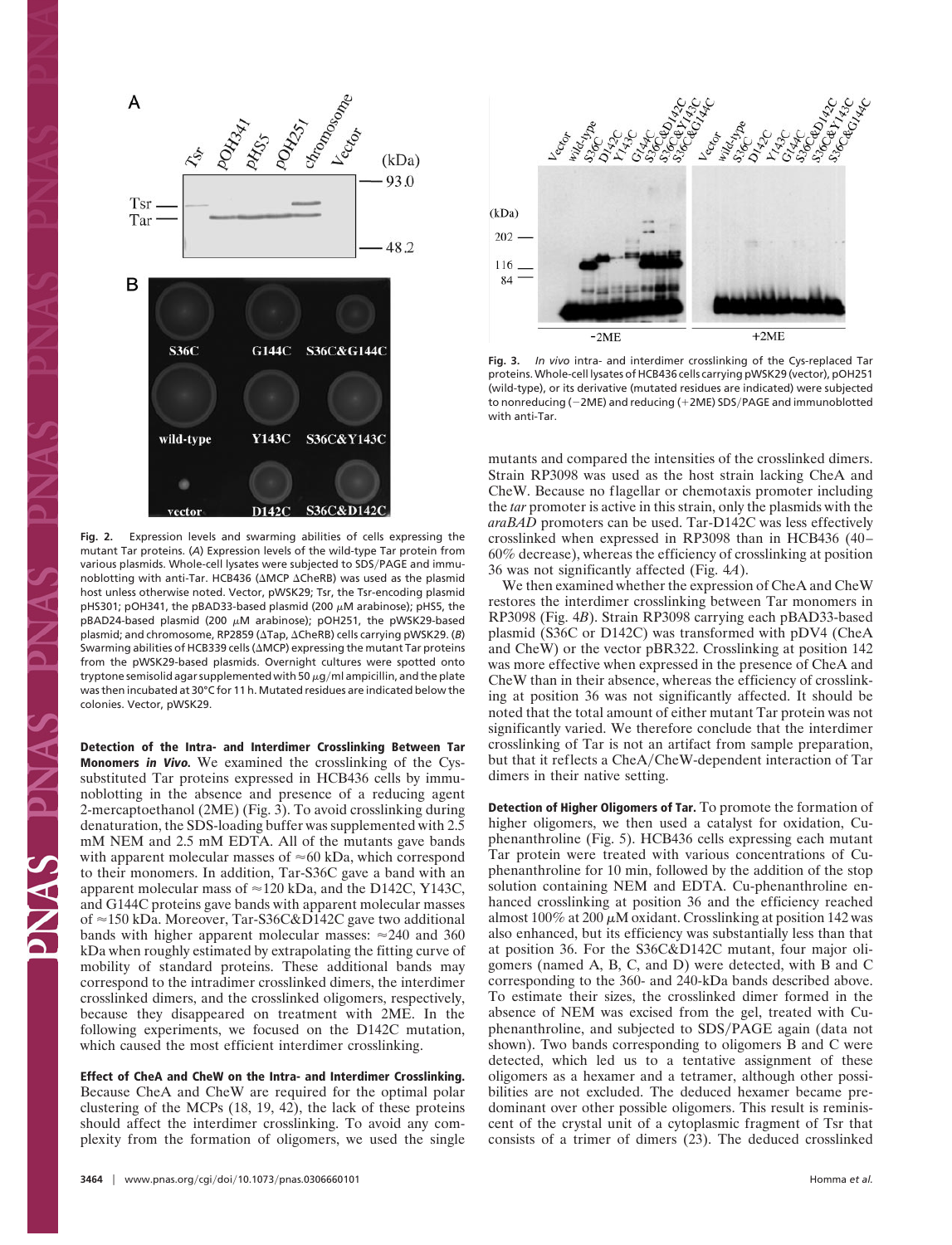

**Fig. 4.** Effect of CheA and CheW on the intra- and interdimer crosslinking of the Cys-replaced Tar proteins. (*A*) Effect of cytoplasmic Che proteins on crosslinking. HCB436 (AMCP ACheRB) and RP3098 (AMCP AChe) cells expressing Tar-S36C or D142C were subjected to nonreducing SDS/PAGE, followed by immunoblotting with anti-Tar. (*B*) Effect of CheA and CheW on crosslinking. RP3098 cells expressing Tar-S36C or D142C were transformed with pDV4 (+) or pBR322 (-). Samples were subjected to reducing (anti-Tar\*\*) or nonreducing (others) SDS/PAGE, followed by immunoblotting with anti-Tar (anti-Tar\*\*) or anti-CheA antibodies as indicated. **\***, chemiluminescence; **\*\***, chemical staining.

hexamer might reflect the trimerization of MCP dimers *in vivo*. Moreover, Tar-S36C&D142C was less effectively crosslinked when expressed in strain RP3098 ( $\triangle MCP \triangle C$ he), although a small amount of the oligomer was detected in the presence of 50  $\mu$ M or higher concentrations of Cu-phenanthroline (data not shown), suggesting that CheA and CheW enhance or stabilize, but are not prerequisite for, the receptor oligomerization.

**Effect of the Ligand Aspartate on the Interdimer Crosslinking and the Formation of the Deduced Hexamer.** Is the interdimer interaction and/or the formation of the deduced hexamer of Tar involved in signaling? To address this question, we next examined whether a ligand has any effect on crosslinking. HCB436 cells expressing each mutant Tar protein were washed and divided into two aliquots (see *Materials and Methods*). The Tar-specific attractant aspartate was added to one of the aliquots. The samples were incubated for 10 min at 30°C, and for further treatment with or without Cu-phenanthroline. Tar-D142C was slightly less crosslinked when treated with aspartate in the absence and the presence of 10  $\mu$ M Cu-phenanthroline, whereas the efficiency of crosslinking at position 36 was not significantly influenced by aspartate at any concentration of Cu-phenanthroline (Fig. 6*A*). Tar-S36C&D142C was clearly less crosslinked when treated with aspartate (Fig. 6*A*). Similar results were obtained with a nonmetabolizable analog,  $\alpha$ -methyl-DL-aspartate (data not shown), but the effect of methylaspartate was lost when the T154P mutation, which abolishes aspartate binding (43), was introduced into Tar-S36C&D142C (Fig. 6*B*). These results indicate that the



**Fig. 5.** Detection of higher oligomers. (*A*) Effect of an oxidant on crosslinking. Cells were treated with 0 (-), 20 (+), or 200  $\mu$ M (++) Cu-phenanthroline for 10 min. The reaction was terminated by the addition of the stop solution supplemented with 2.5 mM NEM and 2.5 mM EDTA. Samples were subjected to nonreducing SDS/PAGE and immunoblotting with anti-Tar. Major oligomers are labeled A, B, C, and D. (*B*) Deduced orientation of the periplasmic domains of Tar in the putative hexamer unit. A view from outside the cell. Each Tar dimer (ellipse) is believed to be related by threefold symmetry. Filled circles, residue 142; arrows, interactions between dimers that are influenced by attractant binding.

aspartate binding to Tar decreases the interdimer crosslinking and especially the formation of the higher crosslinked oligomers, and that it may decrease the interdimer interaction within and/or between trimer units.

This effect of aspartate might result from its interference with polar localization of Tar. To address this issue, GFP was fused to the C terminus of Tar. Without induction, the fusion protein was expressed at a level similar to that of chromosome-encoded wild-type Tar and complemented the defect of a *tar* mutant (data not shown). Whereas the fluorescence signal was accumulated at poles of HCB436 cells (CheA<sup>+</sup> CheW<sup>+</sup>), Tar-GFP was evenly distributed throughout the surface of RP3098 cells (CheA CheW<sup>-</sup>; Fig. 7). This result is consistent with the report on the effects of CheA and CheW on the localization and clustering of MCPs (18, 19) and on the interdimer crosslinking of Tar (results described above), suggesting that the localization of Tar-GFP reflects that of wild-type Tar. By contrast, aspartate (up to 10 mM) did not significantly alter the localization of fluorescence signals at cell poles (Fig. 7). This finding suggests that the ligand-induced decreases in crosslinking of Tar does not result from global redistribution of the protein in a cell. The simplest explanation is that aspartate alters the relative positions or trajectories of Tar dimers in assembled signaling complexes, yielding changes in collision rates between dimers within or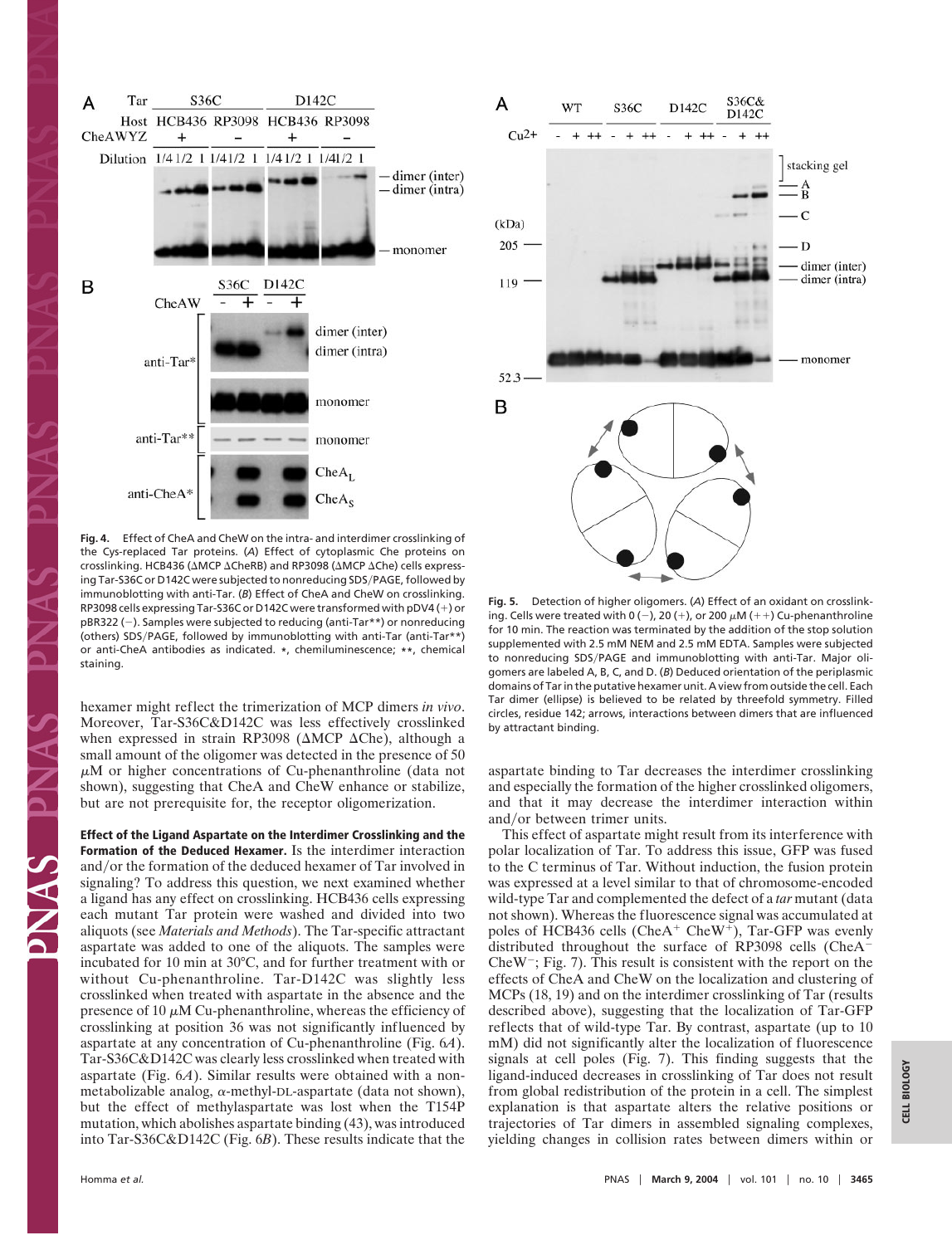

**Fig. 6.** Effects of the ligand aspartate on the intra- and interdimer crosslinking of the Cys-replaced Tar proteins. (*A*) Effect of aspartate on crosslinking. HCB436 cells expressing Tar-S36C, Tar-D142C, or Tar-S36C&D142C were washed with MLM, incubated in MLM supplemented with 1 mM aspartate (+) or none (-) at 30°C for 10 min, and then treated with indicated concentrations ( $\mu$ M) of Cu-phenanthroline in the presence or absence of aspartate or serine at 30°C for 10 min. The reaction was terminated on ice by the addition of stop solution containing 2.5 mM NEM and 2.5 mM EDTA. Samples were subjected to nonreducing SDSPAGE and immunoblotting with anti-Tar. (*B*) Effect of the T154P mutation, which abolishes aspartate-binding. HCB436 cells expressing Tar-S36C&D142C or Tar-S36C&D142C&T154P were incubated with or without 1 mM α-methyl-DL-aspartate (MeAsp) in the presence of 200 μM Cu-phenanthroline. (*Upper*) Oligomer B. (*Lower*) Monomer.

between trimers of dimers. The possibility that the aspartate effects arise from a slowing of subunit exchange is eliminated by our preliminary observation that aspartate increased crosslinking of some other Cys mutants (e.g., M110C; data not shown).

#### **Discussion**

Disulfide crosslinking assays have been used to examine spatial proximity of residues in Tar (15, 40, 44), because the formation of a disulfide bond is highly sensitive to collisions between two thiol groups (during which the proximity should be 1.9 Å or less). This technique has also been used to probe the structures (and their changes on signaling) of the periplasmic domain (38, 45, 46), the transmembrane domain (36, 37, 47, 48), and of the cytoplasmic domain (39, 49–51) of MCPs. Some of these studies were carried out *in vivo* (36–38). Here, we extend this technique to probe the *in vivo* interaction between Tar homodimers, and the results are consistent with the model that interdimer interactions are involved in receptor signaling.

Considering that the structure of Tar should be fairly flexible (26), crosslinking at positions 142–144 may not necessarily imply that these positions constitute an interdimer contact site. In fact, Mehan *et al.* (52) recently showed that coupling of a bulky probe to Cys-139 that may be in direct contact with position 142 had no effect on kinase activation, providing strong evidence that this region does not constitute a contact surface between receptor dimers. Moreover, the effect of aspartate on the interdimer interaction in the periplasmic domain might not be direct, but rather, it might be exerted through the cytoplasmic contacts (23, 24, 26). A structural model for the intact MCP (26) proposes that the receptors in a trimer of dimers make contacts to other trimers in their periplasmic domains. Because this periplasmic contact is also trimeric, the deduced crosslinked hexamer could result from the interactions between, rather than within, trimers of dimers.

This study provides information about relative orientations or trajectories of the periplasmic domains of MCP dimers in their polar cluster that may be modulated by attractant binding. The effect of aspartate on disulfide bond formation between Cys-142 residues could result from (*i*) slowing of subunit exchange, (*ii*) slowing of collisions between dimers, (*iii*) altered trajectories of collisions between dimers, or (*iv*) altered relative positions of the dimers. Our preliminary observation that aspartate increased crosslinking of some other Cys mutants, including S36C&M110C (data not shown), argues against the first two possibilities. Therefore, we suspect that the ligand alters either the positions or trajectories of Tar dimers within a putative trimer of dimers, or between such trimers. The results seems to contradict the prediction of Kim *et al.* (26) that ligand binding simply enhances the dynamic motions of the dimers. However, if the trimer stability is reduced by the attractant, intratrimer crosslinking might be reduced. In this context, it is intriguing that effects of aspartate on the crosslinking were much more profound with the double Cys mutant protein than with the single Cys mutant protein (Fig.  $6$ ). The  $36-36'$  crosslink might reduce flexibility of



Fig. 7. Subcellular localization of Tar-GFP *in vivo*. HCB436 (AMCP ACheRB) or RP3098 (AMCP AChe) cells carrying the plasmid encoding Tar-GFP were preincubated in MLM supplemented with 10 mM aspartate, 10 mM serine, or nothing. Cells were spotted onto a slide glass coated with 0.5% agarose and were observed under a fluorescent microscope.